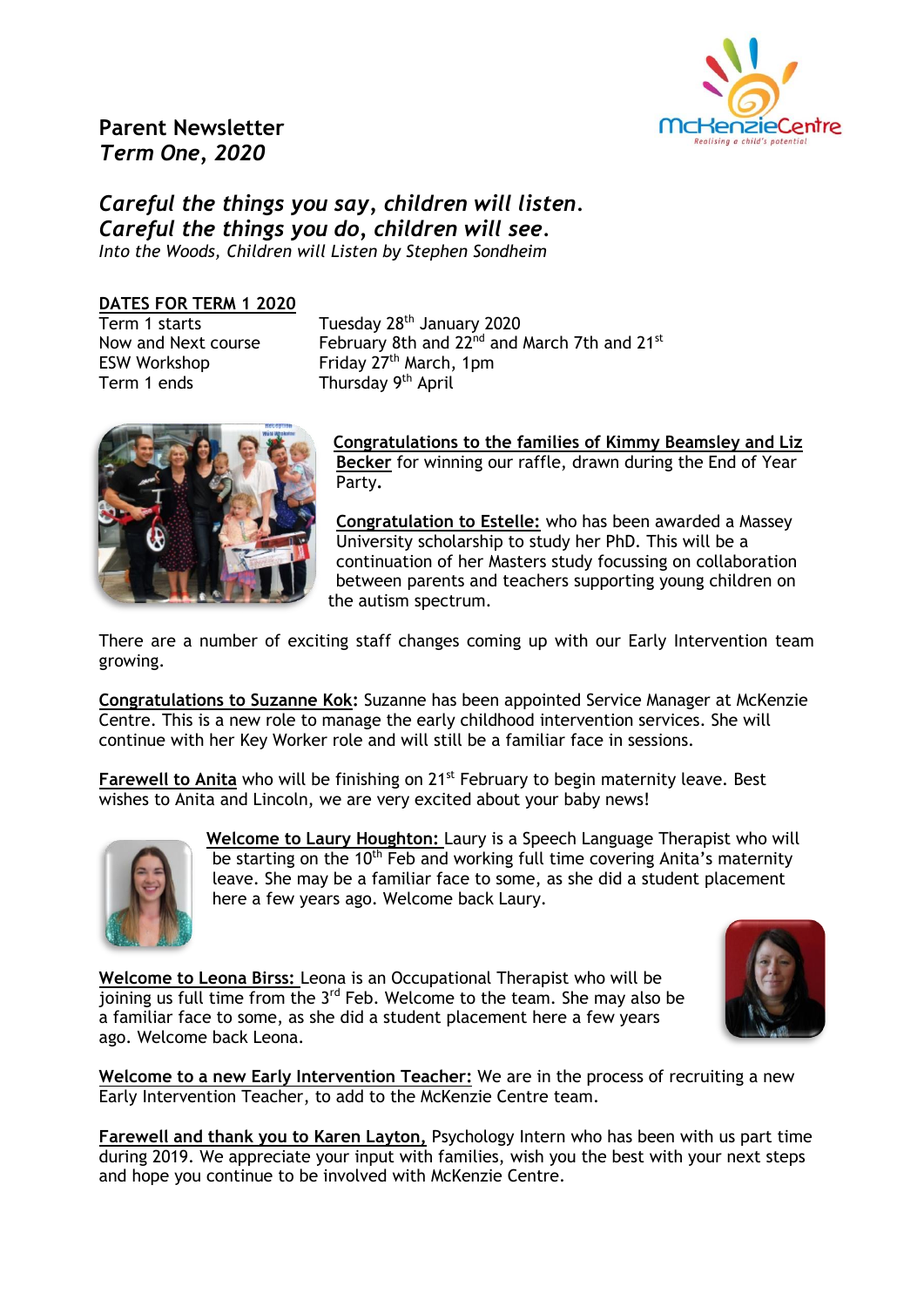**Amanda Humphrey-Rush** is a Psychology Intern and will be at McKenzie Centre Wednesdays and Fridays throughout the coming year.

**Workshops:** A number of workshops were held last year including sleeping, toileting and school transitions. Keep an eye out for workshops that will be run this term at McKenzie Centre.

Please let your Key Worker know if you have any ideas for topics you would be interested in.

**Health and Well Being: Message from the Secretary for Education.** As you will have seen in the media the situation is rapidly evolving internationally concerning the coronavirus. Children and young people are currently returning to early learning services. The health of children and staff is a priority for all. We encourage you to err on the side of caution and here are some steps you can take.

- As always anyone who is unwell should not be at school or at their early learning service. If you have a particular concern about any child, student or staff member, please urge parents or the staff member to contact Healthline at 0800 611 116 or their GP for medical advice. Healthline has translators and interpreters available 24/7 in 150 languages and they do have Mandarin and Cantonese speaking staff available
- If an early learning service provider or home-based educator has reasonable grounds to believe that any person has an infectious or contagious disease or condition, then they must exclude that person from the service and from coming into contact with children. This is required by Regulation 57 of the Education (Early Childhood Services) Regulations 2008.
- For any staff member or child who may be at high risk of exposure because they have recently been to China or have been in close contact with someone confirmed with the virus, I encourage you to ask that the staff member or parent/caregiver of the child delay their return to their service for 14 days and voluntarily stay away.
- The Ministry of Education is working closely with the Ministry of Health to ensure that you have the most relevant information to inform your planning in regard to the potential risks associated with the coronavirus and information is now on our website – [Novel coronavirus -](https://govt.us10.list-manage.com/track/click?u=373954a1e5499801180060837&id=13399ee542&e=a42880ca37) Education website
- *Most Recent Information: For any staff member or child who has recently been to Wuhan or Hubei province, or has been in close contact with someone confirmed with the virus, we encourage you to ask the staff member or parent/caregiver of the child to delay their start at their early learning service for 14 days and stay home.*

**ERO Confirmed Report:** we have now received the report and were pleased with the findings. Here is an example. "Early intervention specialists have a deep understanding of each child as a unique learner. Oral language, literacy, numeracy and science are very well supported to grow children's knowledge and understanding. Individualised planning strongly reflects children's individual needs and progress in a range of contexts. Assessment incorporates multiple perspectives including those of children and whānau to contribute to positive learning outcomes for children. Children's needs are individually planned for in a specialised inclusive environment."

The full report is available on the parent notice board and the full report will be on the ERO, Education Review Office, website. Reminder: all early childhood centres and school will have a report on this website, do have a look as it will tell you some information about the facility when you are considering transitions.

**Parent Focus Week** will be during sessions on the week of **24th – 28th March.** This gives parents a chance to have a get together while staff engage with the children.

**Families Empowering Families**: if you do not belong to this Facebook group check it out and join! On this Facebook page we post information on courses our parents are running for your information and education. We encourage every family to join this group to keep in contact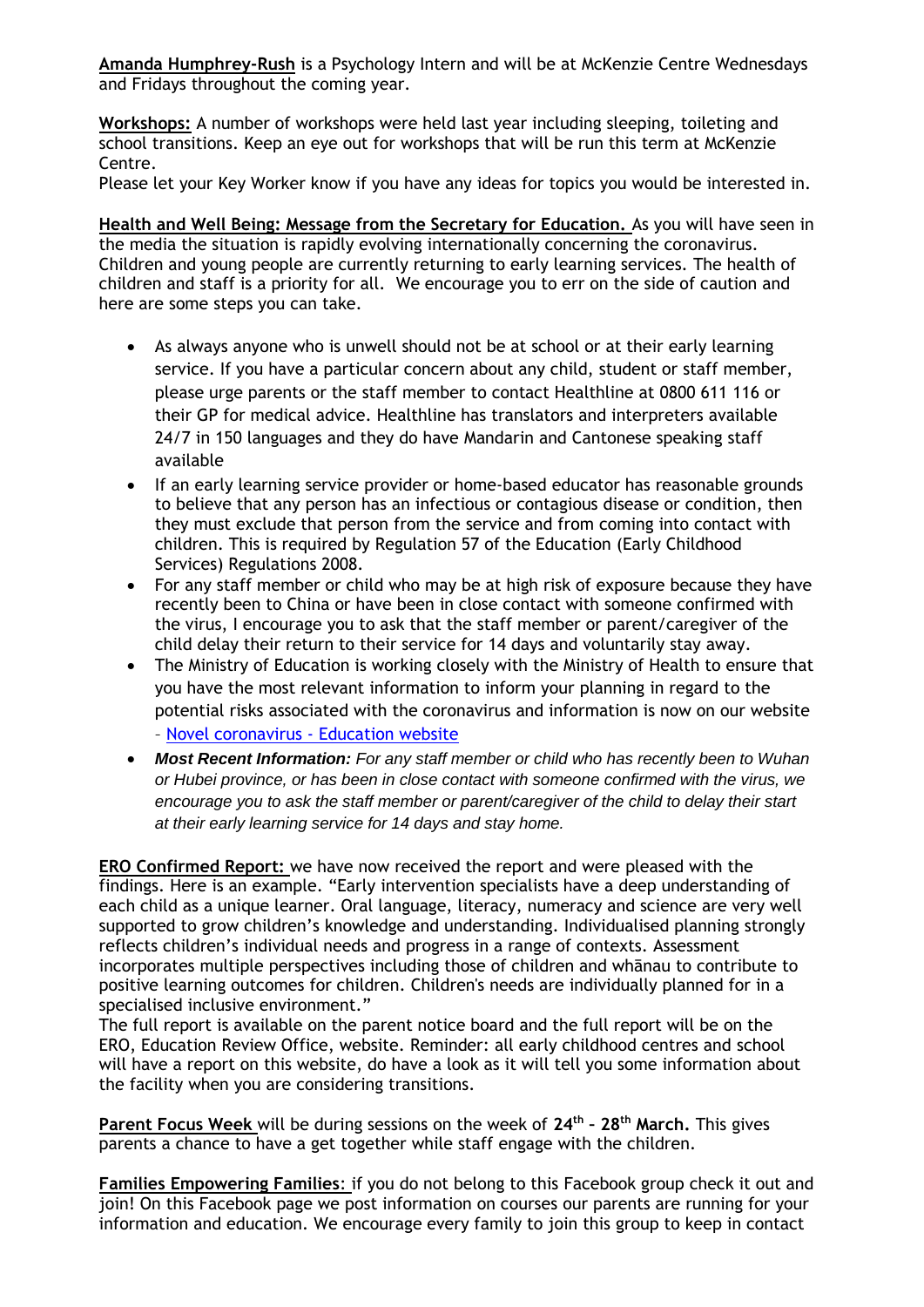with each other as peer networks provide much needed help and support. If you have any questions speak to Eram, Fiona or Steph.

**Now and Next programme** we are hosting our first course for 2020, during February and March. This programme is facilitated by parents for parents and is highly recommended. For more information talk to your Key Worker as we will run two more courses this year.

**Parking**: we are so sorry that we cannot do a lot about this, but double parking is ok! Do see if you are eligible for a Mobility Parking Permit to park in a disabled carpark - check this with CCS Disability Action. Your child may fit the criteria of "you have a disability that requires you to have physical contact or close supervision to get safely around and cannot be left unattended". Please make sure to lock your cars. We had an incident where items were stolen from an unlocked courier truck which was parked in our carpark for just a short time.

**Sun Smart:** a reminder to model and keep up with sun safety over the summer months. Please bring your own sunhats but we have sunhats and sunscreen available to use.

**Free Ear Checks:** This service is run by the Waikato DHB and provides advice on: glue ear assessment and management, wax/foreign body removal, grommet checks and treatment of discharging ears.

Monday – Friday, 51 Gallagher Drive, Hamilton. By appointment only, phone [07 838 3565.](tel:078383565) Appointments available during school holidays



#### *Thanks so much to:*

Andy Bell and Rhys Lloyd from South Hamilton Lions and to SKY for organising the donation of toys from the 'Special Children's Christmas Party' to McKenzie Centre. Sponsors for these toys were: Asaleo Care NZ, Azzie Specialist, Commercial door Services, Ebbett Toyota, Essential Recycling, Fulton Hogan, Gascott Contractors, H.G. Leach & Co, Kiwi Cave Rafting, Lindsay Foundation, Mainfreight, Malachi Farrant Homes, Manuka Doctor, NZME Hamilton, Rotorua Energy Trust, Safe Road Services, SBI Productions, Schick Civil Construction, Sky

TV, South Hamilton Lions and Wattle Contracting.

**All our volunteers and sponsors**, they do an amazing job for us in many areas, including gardening, general maintenance and repairs, helping us at our fundraising events and helping our admin team. We love looking after our volunteers as they contribute so much to us and their support means we can deliver more services to your family.

*Best wishes from: Trisha, Claire, Sue, Anita, Laury, Leona, Estelle, Jaime, Suzanne, Teresa, Ruth, Helen, Henny, Lillian, Steph, Amanda and Richard.*

### *THANK YOU to our wonderful Funders, Sponsors, Friends and Supporters:*













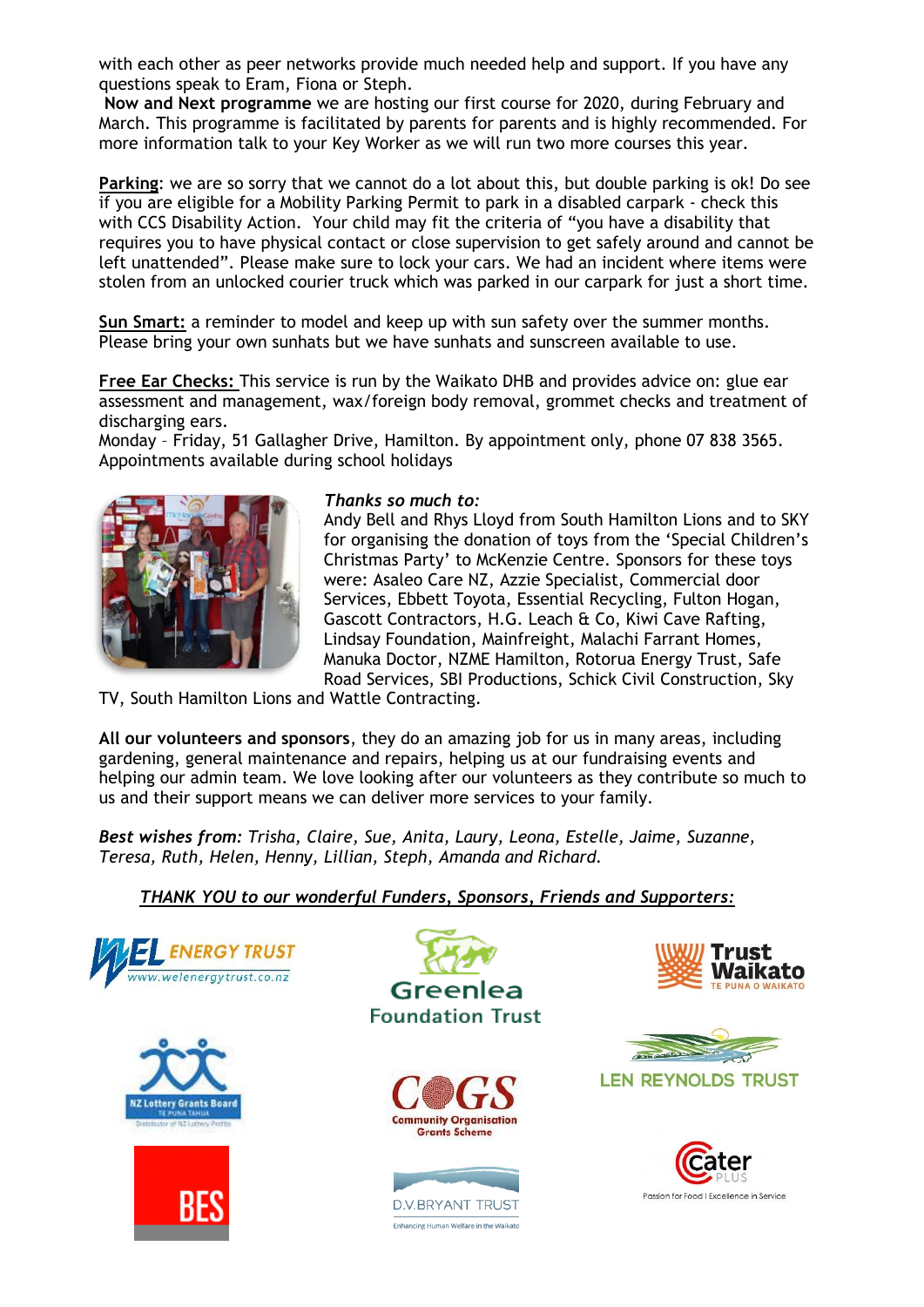





**As well as:** Ministry of Education Ministry of Health **Community Post**<br>Tidd Foundation Southern Trust Community Post Tidd Foundation **Southern Trust** Southern Trust Wilson Home Trust NZCT NET WELL TO THE TRILL TO THE TRILL TO THE T<br>
Soike @School Spike @School BNZ BNZ Free Masons

Spike @School

# **OUR FABULOUS QUIZ NIGHT 2019 SUPPORTERS**



# **AUCTION PRIZE DONATIONS & VOLUNTEERS:**

**Carli Klink & whānau Warren and Wendy Hodges EightPM & Ash Parmar Avantidrome Ethan Mitchell, Sam Webster & Eddie Dawkins Kyle D'Souza and 1 Day Kiri Jones – KJ Printmaking Round Tent, Raglan 131 Fashions Aiden Moore ACLX Leanne and Keith Moyes Angela Amai & Family Anglesea Pharmacy Backstreet Bargains Beth Wotherspoon -Arbonne Bootleg Brewery Splashy Carol Taylor and Family Chedworth Hair Design Claire & Peter Simcock Danske Mobler Ebbett Holden Hamilton Stacey Leah Photography Evo Cycles Fiona Priston Global Vets Good Neighbour Greg Te Kanawa Hatwell family**